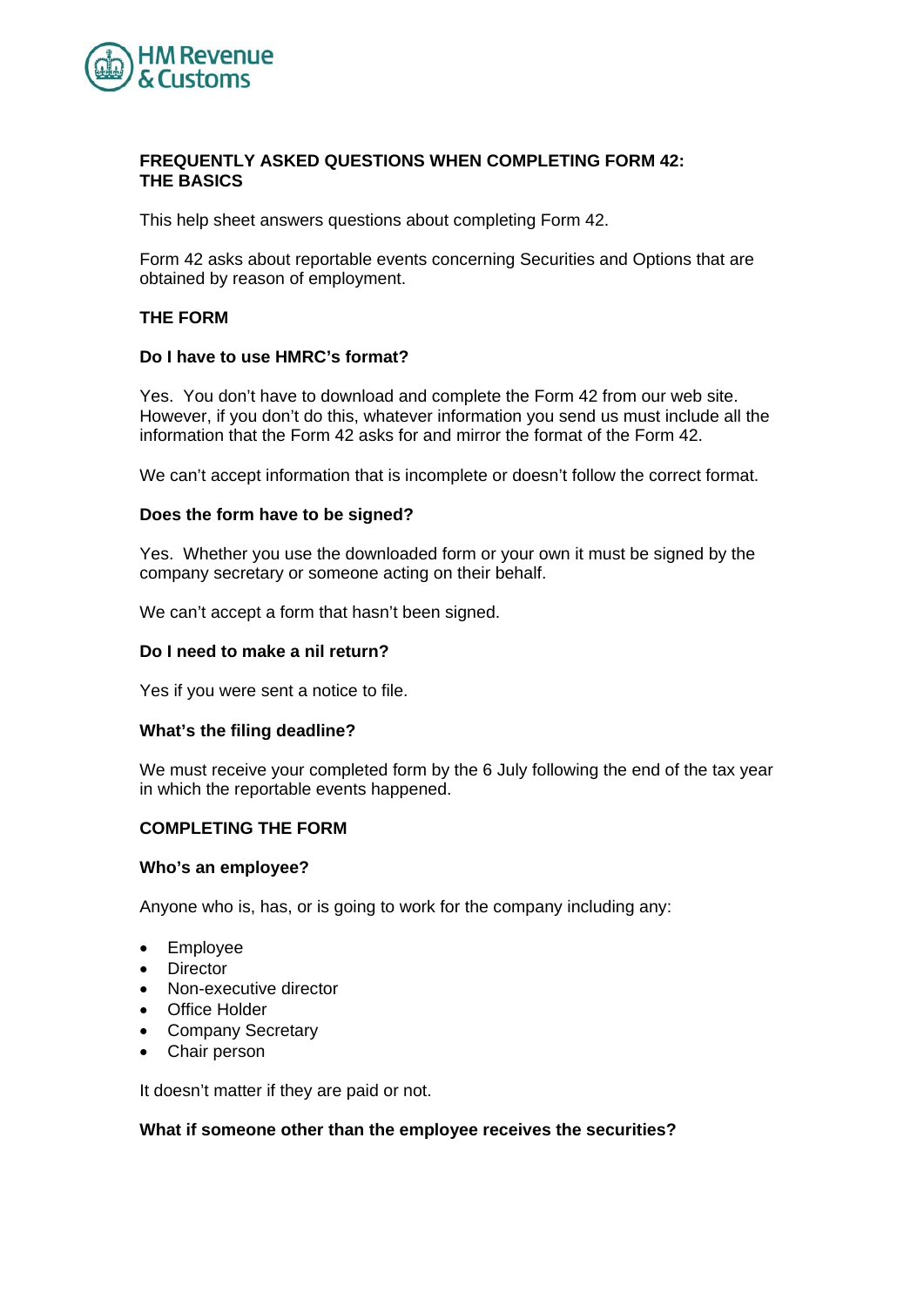If someone acquires securities in relation to an employee's employment, that employee will be charged with any tax that arises. For example:

Mr A is employed by B Ltd. B Ltd intends to issue 100 shares to Mr A to reward him for his hard work during the year. Mr A asks the company to give the shares to Ms C rather than to him. Ms C's shares are employment related securities and need to be reported under Mr A's name because Mr A will be charged with any tax that arises.

## **Does the employer have to provide the securities?**

No. If the securities are provided by someone connected with the employer they should be reported under the employee's name because he/she will be chargeable on any tax that arises.

# **What is a security?**

Securities and securities options include:

- shares
- rights under contracts of insurance
- debentures, debenture stock, loan stock, bonds, certificates of deposit and other documents that creates or acknowledges debt,
- warrants and other documents which entitle the holder to subscribe for securities
- certificates and other documents conferring rights in respect of securities
- units in a collective investment scheme,
- options and futures, and
- rights under contracts for differences or contracts similar to contracts for difference.

# **What is a restricted security?**

Broadly, restricted shares are those shares with conditions attached which potentially reduce their value. Such conditions might include a requirement that the shares can't be sold within a specified period, or an obligation to surrender or forfeit the shares in certain circumstances, such as if an employee leaves a company.

Find out more about these here: [ERSM30000 onwards](http://www.hmrc.gov.uk/manuals/ersmmanual/ERSM30000.htm) 

# **What is a forfeitable security?**

A forfeitable security is one where the individual loses their entitlement to the security in certain circumstances, for example if they have to surrender or forfeit the security if they leave their employment. A forfeitable security is a type of restricted security.

Find out more about these here: [ERSM30320 onwards](http://www.hmrc.gov.uk/manuals/ersmmanual/ERSM30320.htm)

## **What isn't a security?**

- Cheques
- Cash and Current, deposit or savings account statements
- Property leases
- Rights under contracts of insurance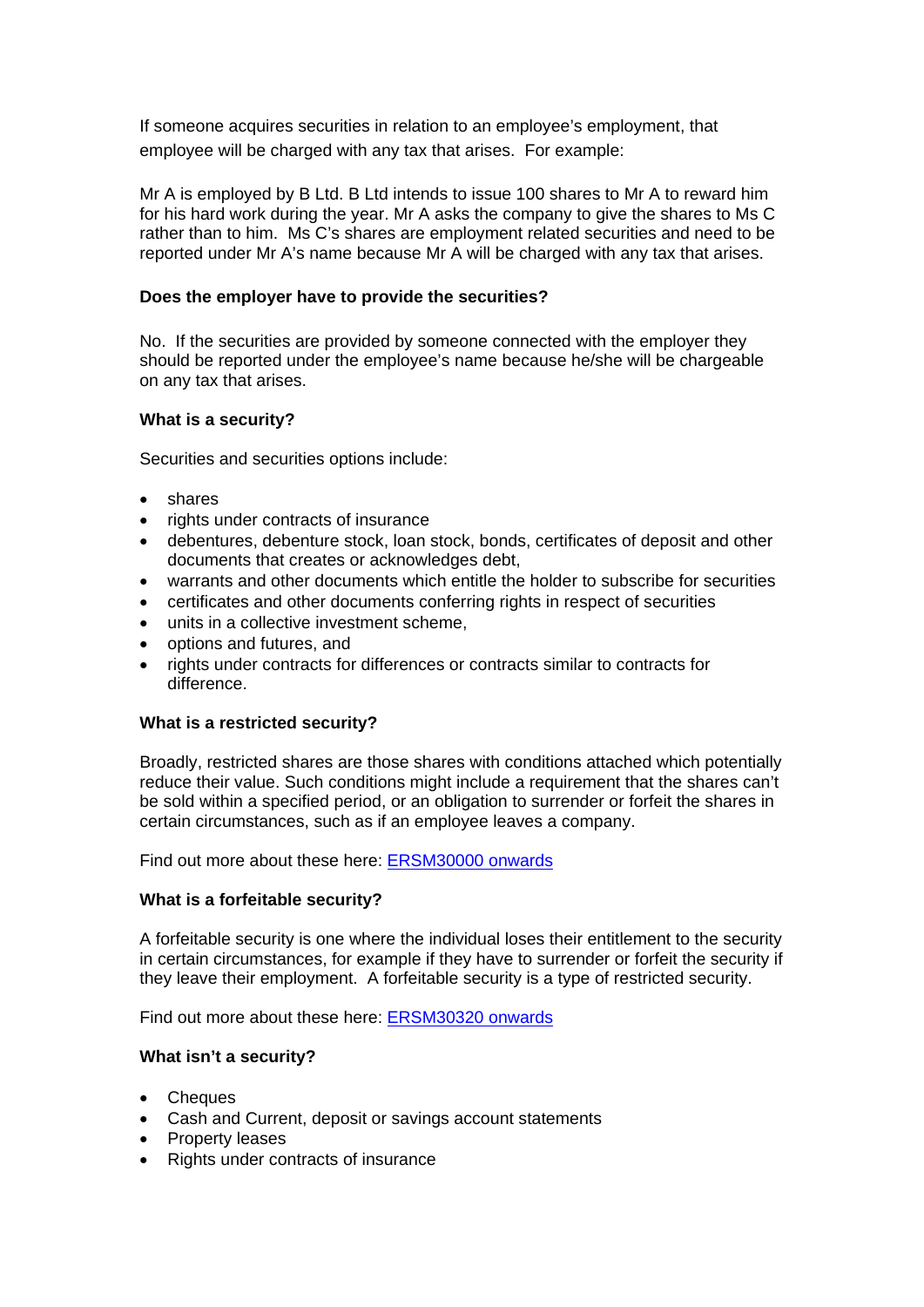# **What's reportable?**

Every employment related securities event is reportable.

The only exceptions are:

- Newly incorporated companies
- Newly incorporated companies allotment of further shares
- Shares acquired by the company formation agent
- HMRC Approved Schemes.

Find out more about these here: [ERSM40000 onwards](http://www.hmrc.gov.uk/manuals/ersmmanual/ERSM140000.htm)

There are other events where reports may not be required. These are:

- Transfers of shares in the normal course of the domestic, family or personal relationships
- Flat Management Companies
- Members' clubs (formed as companies)
- Share for share exchange
- Rights issues
- Bonus issues
- Scrip dividends
- Dividend reinvestment plans (DRIPs)
- Shares acquired independently by employees.

Find out more about these here: [ERSM140070](http://www.hmrc.gov.uk/manuals/ersmmanual/ERSM140070.htm)

#### **What market value should be used?**

You can use the best available estimate. You don't have to get a formally agreed valuation of the securities. Find out more about valuations here: [ERSM220010](http://www.hmrc.gov.uk/manuals/ersmmanual/ERSM220000.htm)  [onwards](http://www.hmrc.gov.uk/manuals/ersmmanual/ERSM220000.htm) 

## **Does the company have to operate PAYE and NICs?**

If tax is due PAYE and NICs must be operated if the security is a Readily Convertible Asset (RCA). If the security isn't a readily convertible asset tax is collected thought the employee's self-assessment.

#### **What is a Readily Convertible Asset (RCA)?**

Securities (including shares) are RCAs if:

- they can be sold or otherwise realised on a recognised investment exchange, such as the London Stock Exchange or the New York Stock Exchange;
- trading arrangements are in place in respect of the securities at the time the taxable income is provided;
- trading arrangements are likely to come into existence in accordance with arrangements or an understanding in place at the time the taxable income is provided;